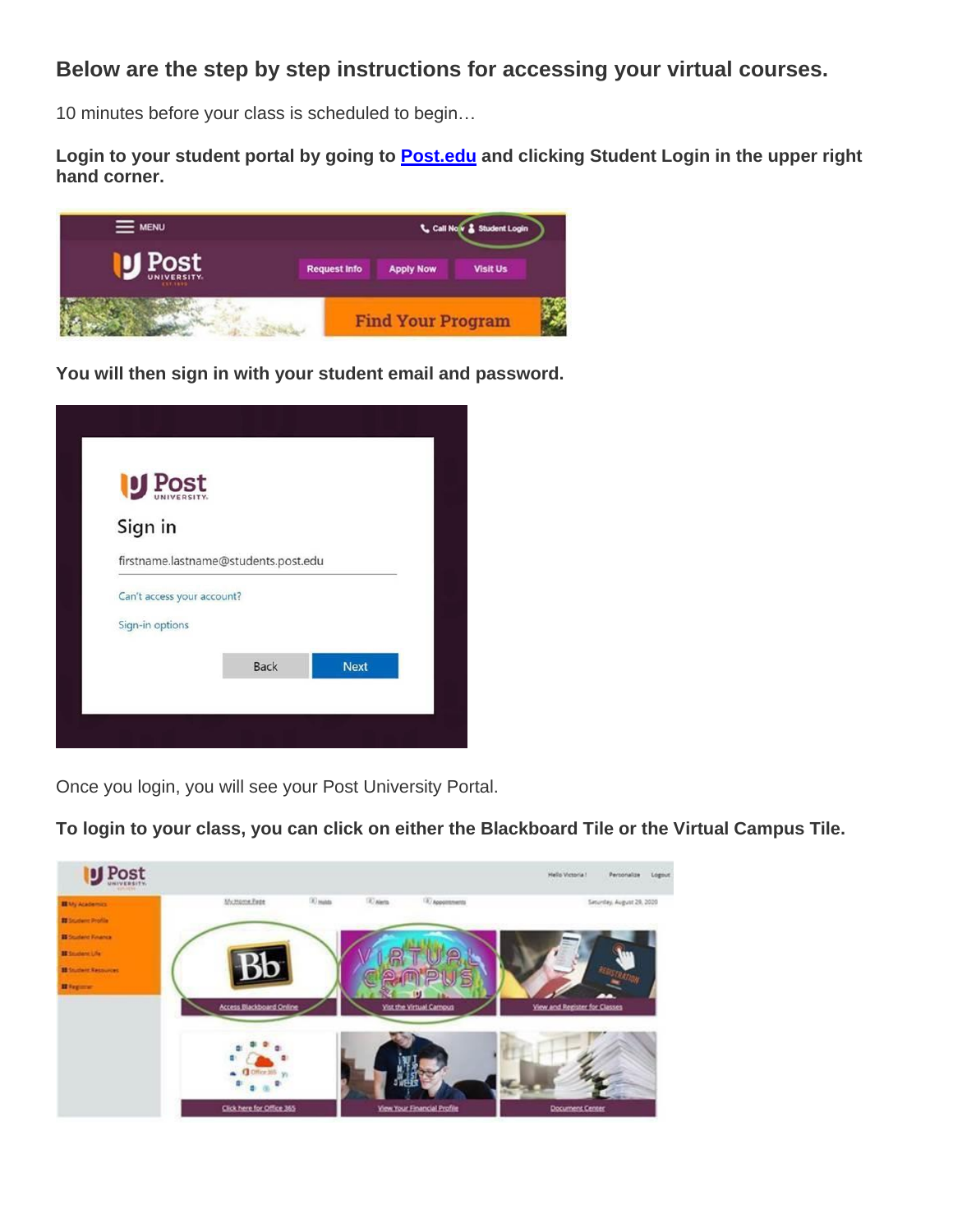## **If you choose to login through the Virtual Campus you will be brought to our 3D Campus Map**

If this is your first time accessing the virtual campus, you may be prompted to download the Microsoft Teams app.

Please do so and sign in with the email and password above. You should only need to do this once.

**To attend class via the Virtual Campus, click on one of the buildings where classes are normally held. These buildings include Hess, North, MacDermid Halls or the Traurig Library.**



**Once you are in one of the buildings, click Go to Class.**



You can also click on the names of the offices in that building to go into those rooms and meet with the members of your student experience team face to face but first, make sure you attend your class on time!

You can always come see us after your class gets out.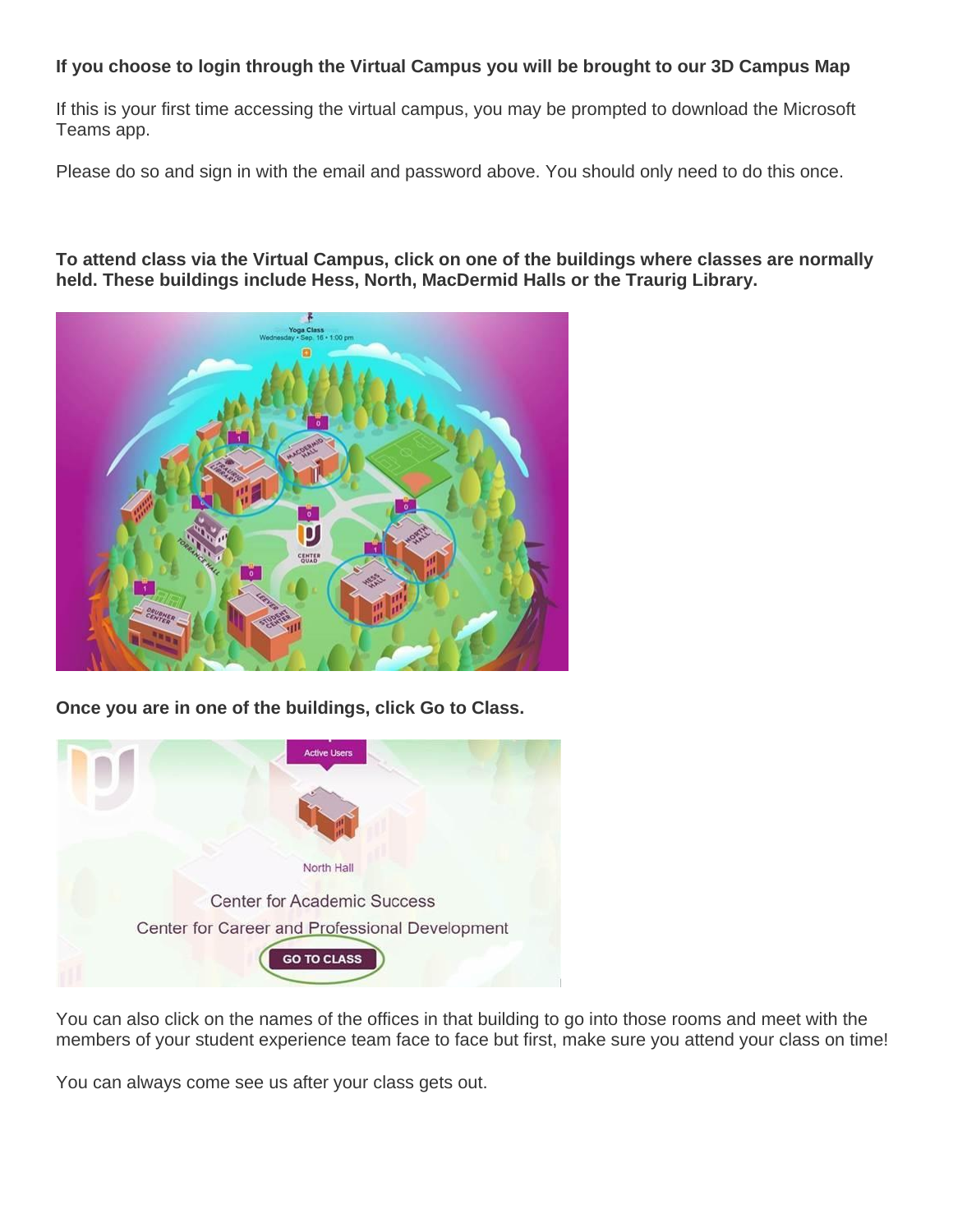**Clicking Go To Class will bring you to Blackboard where you can access your courses by clicking on their names listed under My Courses**



**To access your virtual class click Teams in the lower part of the purple box on the left.**

This will open up Microsoft Teams. In Microsoft Teams you should see tiles for each of the courses you are registered for this semester.

To attend your virtual class, click on the tile with the name of the course that you are scheduled to **attend at this time.**